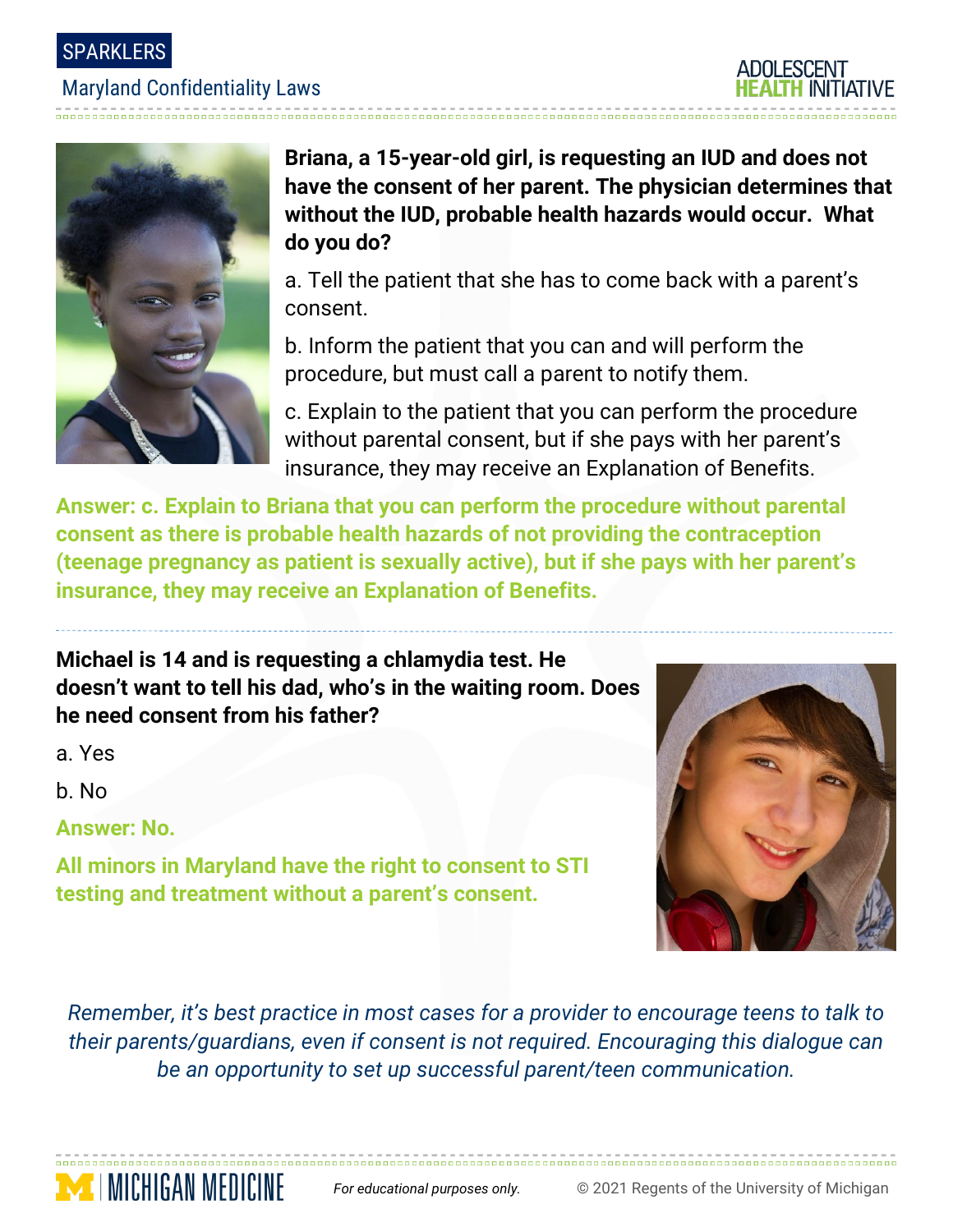SPARKLERS

### Maryland Confidentiality Laws





## **Jade is 16 years old. Can she receive a pregnancy test AND prenatal care without informing her parents?**

- a. Yes
- b. No
- c. It depends on physician determination

**Answer: A. Minors may be able to consent to pregnancy testing and prenatal care without parent/guardian consent.**



**MENICHIGAN MEDICINE** 

# **Carlos is 15 years old and needs mental health care. Which of these statements is true for him?**

a. He can consent to counseling without his parent's knowledge or consent.

b. If he needs to, he can consent to depression medication without his parent's consent.

c. If he needs to, he can get inpatient treatment without his parent's consent.

d. Actually, he needs to get his parent's consent for any sort of mental health treatment.

**Answer: D. Minors under 16 cannot consent on their own to outpatient mental health services.**